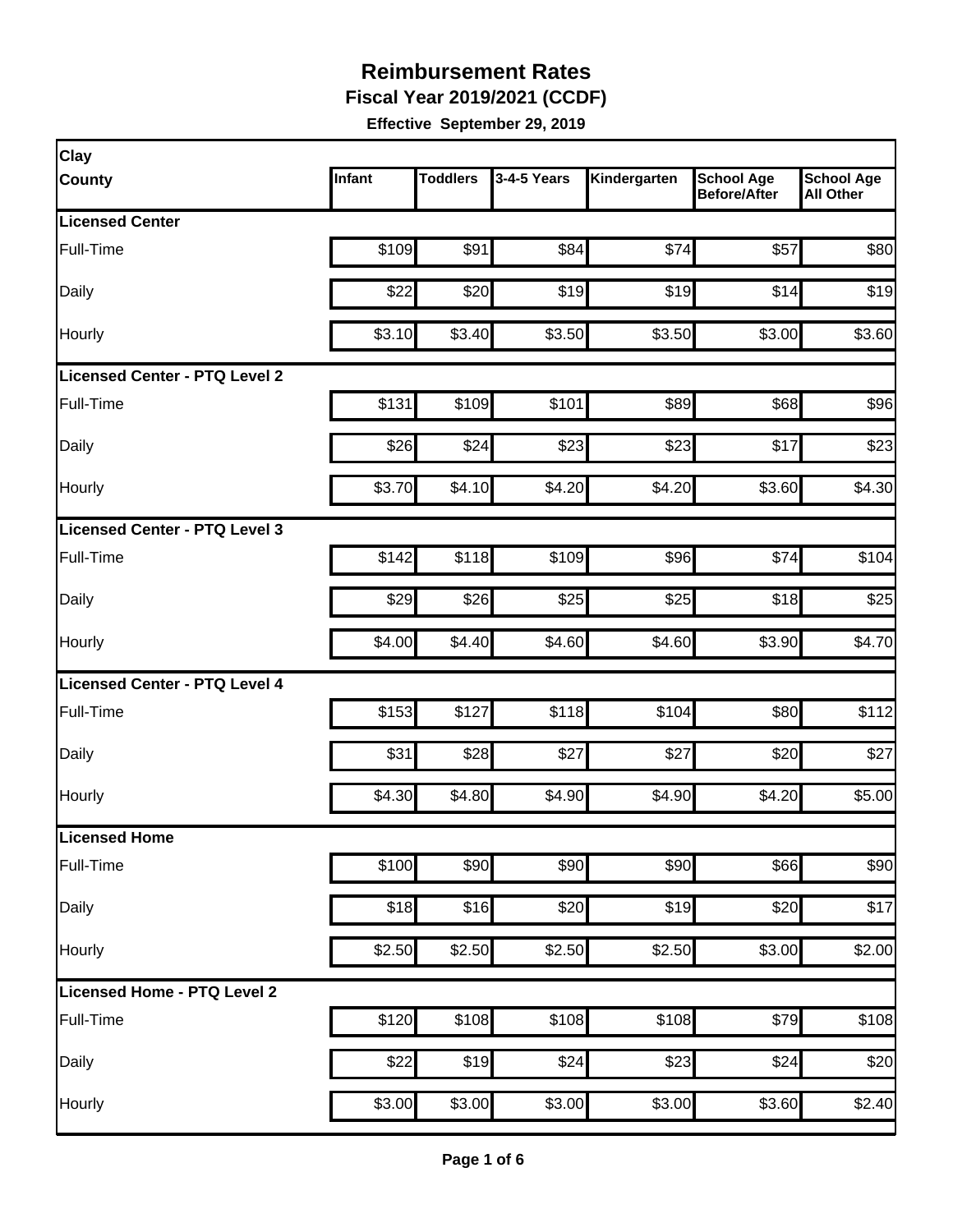**Fiscal Year 2019/2021 (CCDF)** 

| Infant | <b>Toddlers</b>         | 3-4-5 Years | Kindergarten                                                                                                              | <b>School Age</b><br><b>Before/After</b> | <b>School Age</b><br><b>All Other</b>                                                             |
|--------|-------------------------|-------------|---------------------------------------------------------------------------------------------------------------------------|------------------------------------------|---------------------------------------------------------------------------------------------------|
|        |                         |             |                                                                                                                           |                                          |                                                                                                   |
| \$130  | \$117                   | \$117       | \$117                                                                                                                     | \$86                                     | \$117                                                                                             |
| \$23   | \$21                    | \$26        |                                                                                                                           | \$26                                     | \$22                                                                                              |
| \$3.30 |                         | \$3.30      |                                                                                                                           | \$3.90                                   | \$2.60                                                                                            |
|        |                         |             |                                                                                                                           |                                          |                                                                                                   |
|        |                         | \$126       |                                                                                                                           | \$92                                     | \$126                                                                                             |
| \$25   | \$22                    | \$28        | \$27                                                                                                                      | \$28                                     | \$24                                                                                              |
| \$3.50 |                         | \$3.50      |                                                                                                                           | \$4.20                                   | \$2.80                                                                                            |
|        |                         |             |                                                                                                                           |                                          |                                                                                                   |
| \$97   |                         | \$64        | \$64                                                                                                                      | \$40                                     | \$68                                                                                              |
| \$19   |                         | \$14        | \$14                                                                                                                      | \$10                                     | \$16                                                                                              |
| \$3.10 |                         | \$2.70      |                                                                                                                           | \$2.70                                   | \$2.70                                                                                            |
|        |                         |             |                                                                                                                           |                                          |                                                                                                   |
| \$103  |                         | \$74        | \$69                                                                                                                      | \$49                                     | \$74                                                                                              |
| \$21   |                         | \$17        | \$17                                                                                                                      | \$12                                     | \$18                                                                                              |
|        |                         | \$3.10      |                                                                                                                           | \$2.90                                   | \$3.20                                                                                            |
|        |                         |             |                                                                                                                           |                                          |                                                                                                   |
| \$131  |                         | \$101       |                                                                                                                           | \$68                                     | \$96                                                                                              |
|        |                         |             |                                                                                                                           | \$17                                     | \$23                                                                                              |
| \$3.70 |                         | \$4.20      |                                                                                                                           |                                          | \$4.30                                                                                            |
|        |                         |             |                                                                                                                           |                                          |                                                                                                   |
| \$142  |                         | \$109       |                                                                                                                           | \$74                                     | \$104                                                                                             |
| \$29   |                         | \$25        | \$25                                                                                                                      | \$18                                     | \$25                                                                                              |
| \$4.00 | \$4.40                  | \$4.60      | $\overline{$4.60}$                                                                                                        | \$3.90                                   | \$4.70                                                                                            |
|        | \$140<br>\$3.10<br>\$26 |             | \$3.30<br>\$126<br>\$3.50<br>\$79<br>\$16<br>\$3.10<br>\$85<br>\$18<br>\$3.30<br>\$109<br>\$24<br>\$4.10<br>\$118<br>\$26 | $\overline{$}23$                         | \$25<br>\$3.30<br>\$126<br>\$3.50<br>\$2.80<br>\$3.20<br>\$89<br>\$23<br>\$4.20<br>\$3.60<br>\$96 |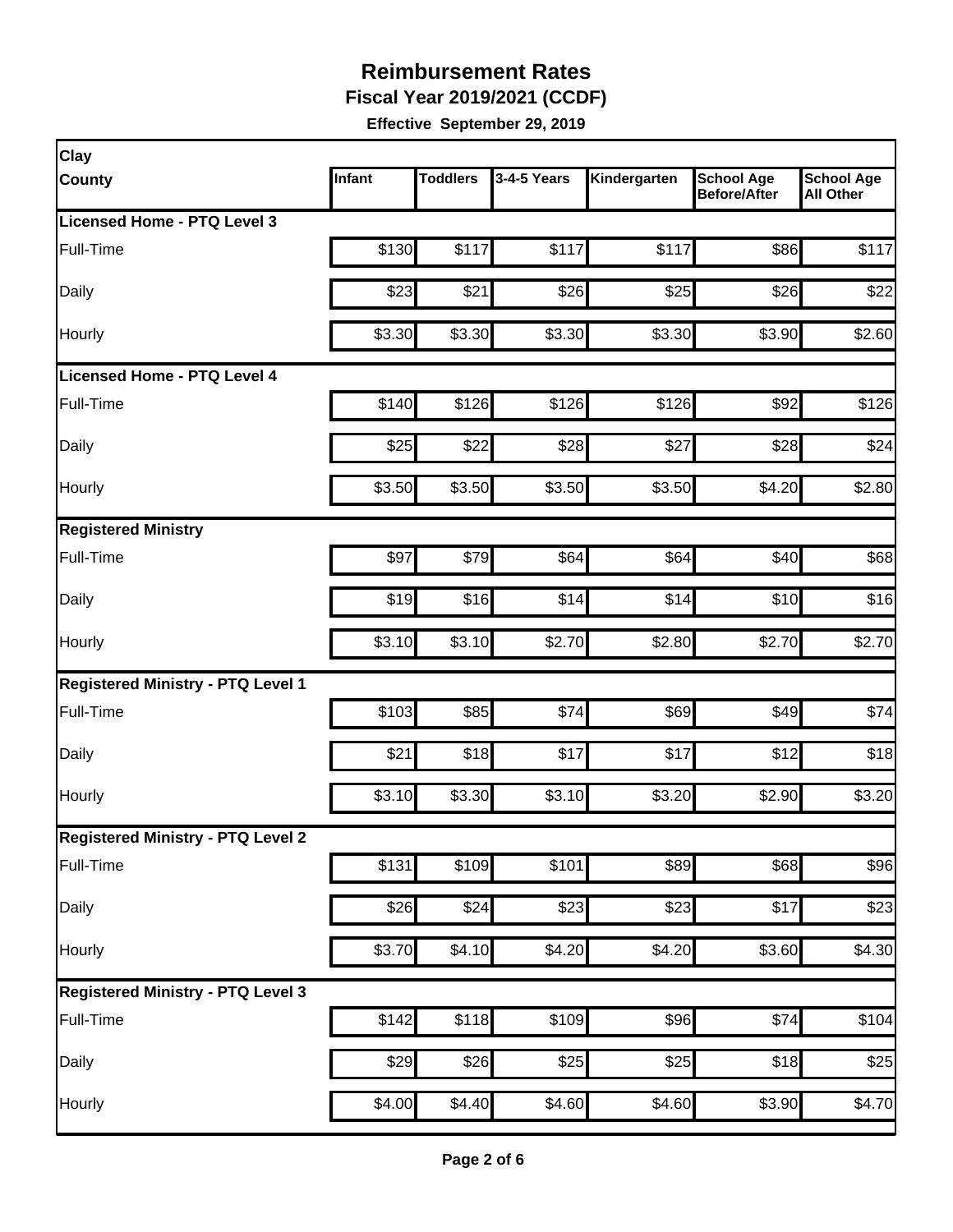**Fiscal Year 2019/2021 (CCDF)** 

| Clay                                     |        |                 |             |              |                                          |                                       |
|------------------------------------------|--------|-----------------|-------------|--------------|------------------------------------------|---------------------------------------|
| <b>County</b>                            | Infant | <b>Toddlers</b> | 3-4-5 Years | Kindergarten | <b>School Age</b><br><b>Before/After</b> | <b>School Age</b><br><b>All Other</b> |
| <b>Registered Ministry - PTQ Level 4</b> |        |                 |             |              |                                          |                                       |
| Full-Time                                | \$153  | \$127           | \$118       | \$104        | \$80                                     | \$112                                 |
| Daily                                    | \$31   | \$28            | \$27        | \$27         | \$20                                     | \$27                                  |
| Hourly                                   | \$4.30 | \$4.80          | \$4.90      | \$4.90       | \$4.20                                   | \$5.00                                |
| <b>Exempt Center</b>                     |        |                 |             |              |                                          |                                       |
| Full-Time                                | \$97   | \$79            | \$64        | \$64         | \$40                                     | \$68                                  |
| Daily                                    | \$19   | \$16            | \$14        | \$14         | \$10                                     | \$16                                  |
| Hourly                                   | \$3.10 | \$3.10          | \$2.70      | \$2.80       | \$2.70                                   | \$2.70                                |
| <b>Accredited Exempt Center</b>          |        |                 |             |              |                                          |                                       |
| <b>Full-Time</b>                         | \$120  | \$100           | \$92        | \$81         | \$61                                     | \$88                                  |
| Daily                                    | \$24   | \$22            | \$21        | \$21         | \$15                                     | \$21                                  |
| Hourly                                   | \$3.40 | \$3.70          | \$3.90      | \$3.90       | \$3.30                                   | \$4.00                                |
| <b>Exempt Home</b>                       |        |                 |             |              |                                          |                                       |
| Full-Time                                | \$73   | \$67            | \$67        | \$67         | \$45                                     | \$67                                  |
| Daily                                    | \$15   | \$15            | \$14        | \$13         | \$10                                     | \$12                                  |
| Hourly                                   | \$2.00 | \$2.10          | \$2.50      | \$1.80       | \$2.10                                   | \$1.80                                |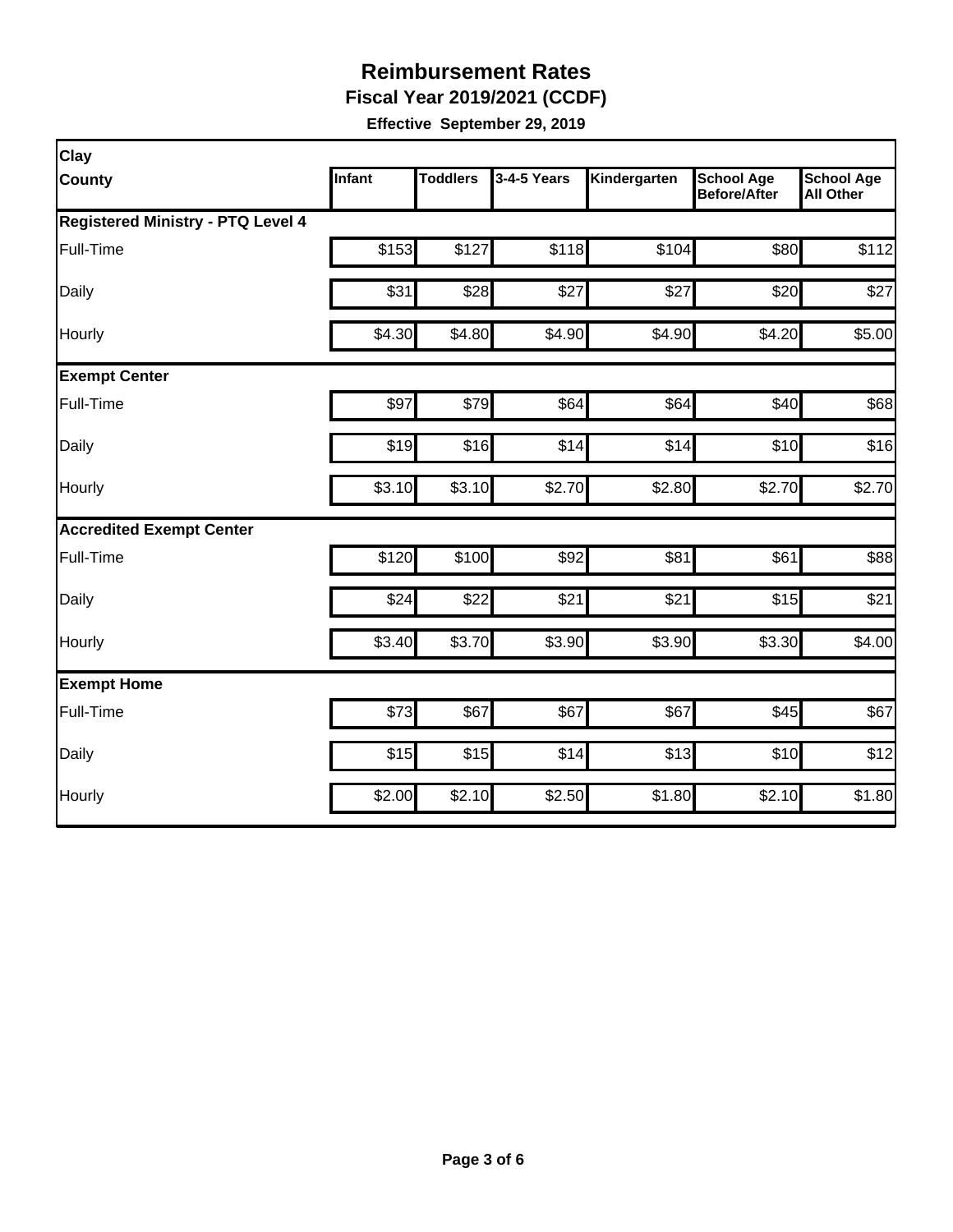**School Year 2019/2021 (OMW Pre-K)** 

| <b>Clay</b>                       |        |                 |             |              |                                   |                         |
|-----------------------------------|--------|-----------------|-------------|--------------|-----------------------------------|-------------------------|
| <b>County</b>                     | Infant | <b>Toddlers</b> | 3-4-5 Years | Kindergarten | <b>School Age</b><br>Before/After | School Age<br>All Other |
| Licensed Center - PTQ Level 3     |        |                 |             |              |                                   |                         |
| Full-Time                         |        |                 | \$119.90    |              |                                   |                         |
| Daily                             |        |                 |             |              |                                   |                         |
| Hourly                            |        |                 |             |              |                                   |                         |
| Licensed Center - PTQ Level 4     |        |                 |             |              |                                   |                         |
| Full-Time                         |        |                 | \$129.80    |              |                                   |                         |
| Daily                             |        |                 |             |              |                                   |                         |
| Hourly                            |        |                 |             |              |                                   |                         |
| Licensed Home - PTQ Level 3       |        |                 |             |              |                                   |                         |
| Full-Time                         |        |                 | \$128.70    |              |                                   |                         |
| Daily                             |        |                 |             |              |                                   |                         |
| Hourly                            |        |                 |             |              |                                   |                         |
| Licensed Home - PTQ Level 4       |        |                 |             |              |                                   |                         |
| Full-Time                         |        |                 | \$138.60    |              |                                   |                         |
| Daily                             |        |                 |             |              |                                   |                         |
| Hourly                            |        |                 |             |              |                                   |                         |
| VCP Ministry - PTQ Level 0        |        |                 |             |              |                                   |                         |
| Full-Time                         |        |                 | \$70.40     |              |                                   |                         |
| Daily                             |        |                 |             |              |                                   |                         |
| Hourly                            |        |                 |             |              |                                   |                         |
| <b>VCP Ministry - PTQ Level 3</b> |        |                 |             |              |                                   |                         |
| Full-Time                         |        |                 | \$119.90    |              |                                   |                         |
| Daily                             |        |                 |             |              |                                   |                         |
| Hourly                            |        |                 |             |              |                                   |                         |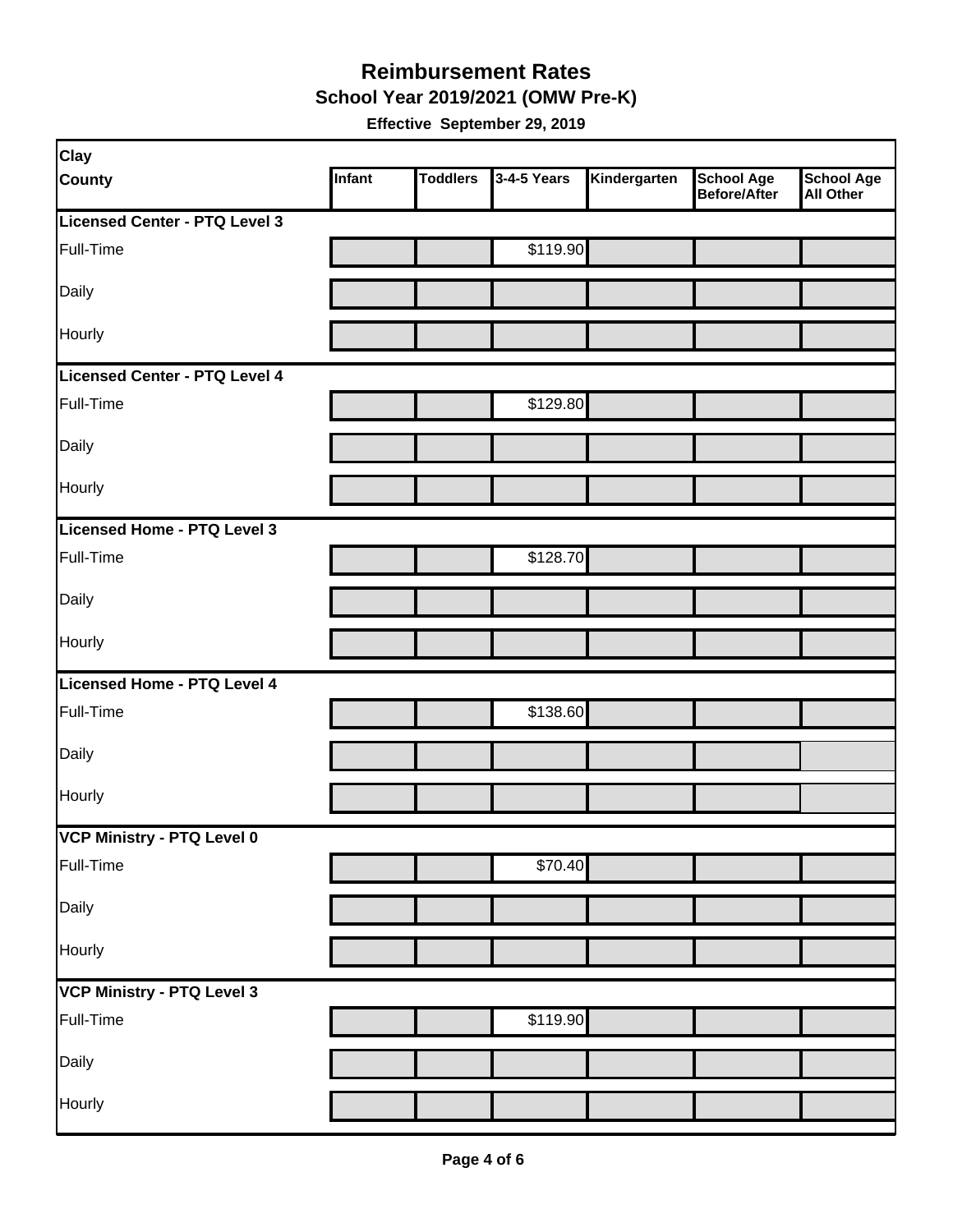**School Year 2019/2021 (OMW Pre-K)** 

| <b>Clay</b>                                    |        |                 |             |              |                                          |                                       |  |  |  |
|------------------------------------------------|--------|-----------------|-------------|--------------|------------------------------------------|---------------------------------------|--|--|--|
| <b>County</b>                                  | Infant | <b>Toddlers</b> | 3-4-5 Years | Kindergarten | <b>School Age</b><br><b>Before/After</b> | <b>School Age</b><br><b>All Other</b> |  |  |  |
| <b>VCP Ministry - PTQ Level 4</b>              |        |                 |             |              |                                          |                                       |  |  |  |
| Full-Time                                      |        |                 | \$129.80    |              |                                          |                                       |  |  |  |
| Daily                                          |        |                 |             |              |                                          |                                       |  |  |  |
| Hourly                                         |        |                 |             |              |                                          |                                       |  |  |  |
| Private Accredited School - PTQ Level 0        |        |                 |             |              |                                          |                                       |  |  |  |
| Full-Time                                      |        |                 | \$92.40     |              |                                          |                                       |  |  |  |
| Daily                                          |        |                 |             |              |                                          |                                       |  |  |  |
| Hourly                                         |        |                 |             |              |                                          |                                       |  |  |  |
| Private Accredited School - PTQ Level 1        |        |                 |             |              |                                          |                                       |  |  |  |
| Full-Time                                      |        |                 | \$92.40     |              |                                          |                                       |  |  |  |
| Daily                                          |        |                 |             |              |                                          |                                       |  |  |  |
| Hourly                                         |        |                 |             |              |                                          |                                       |  |  |  |
| <b>Private Accredited School - PTQ Level 2</b> |        |                 |             |              |                                          |                                       |  |  |  |
| Full-Time                                      |        |                 | \$111.10    |              |                                          |                                       |  |  |  |
| Daily                                          |        |                 |             |              |                                          |                                       |  |  |  |
| Hourly                                         |        |                 |             |              |                                          |                                       |  |  |  |
| Private Accredited School - PTQ Level 3        |        |                 |             |              |                                          |                                       |  |  |  |
| Full-Time                                      |        |                 | \$119.90    |              |                                          |                                       |  |  |  |
| Daily                                          |        |                 |             |              |                                          |                                       |  |  |  |
| Hourly                                         |        |                 |             |              |                                          |                                       |  |  |  |
| Private Accredited School - PTQ Level 4        |        |                 |             |              |                                          |                                       |  |  |  |
| Full-Time                                      |        |                 | \$129.80    |              |                                          |                                       |  |  |  |
| Daily                                          |        |                 |             |              |                                          |                                       |  |  |  |
| Hourly                                         |        |                 |             |              |                                          |                                       |  |  |  |